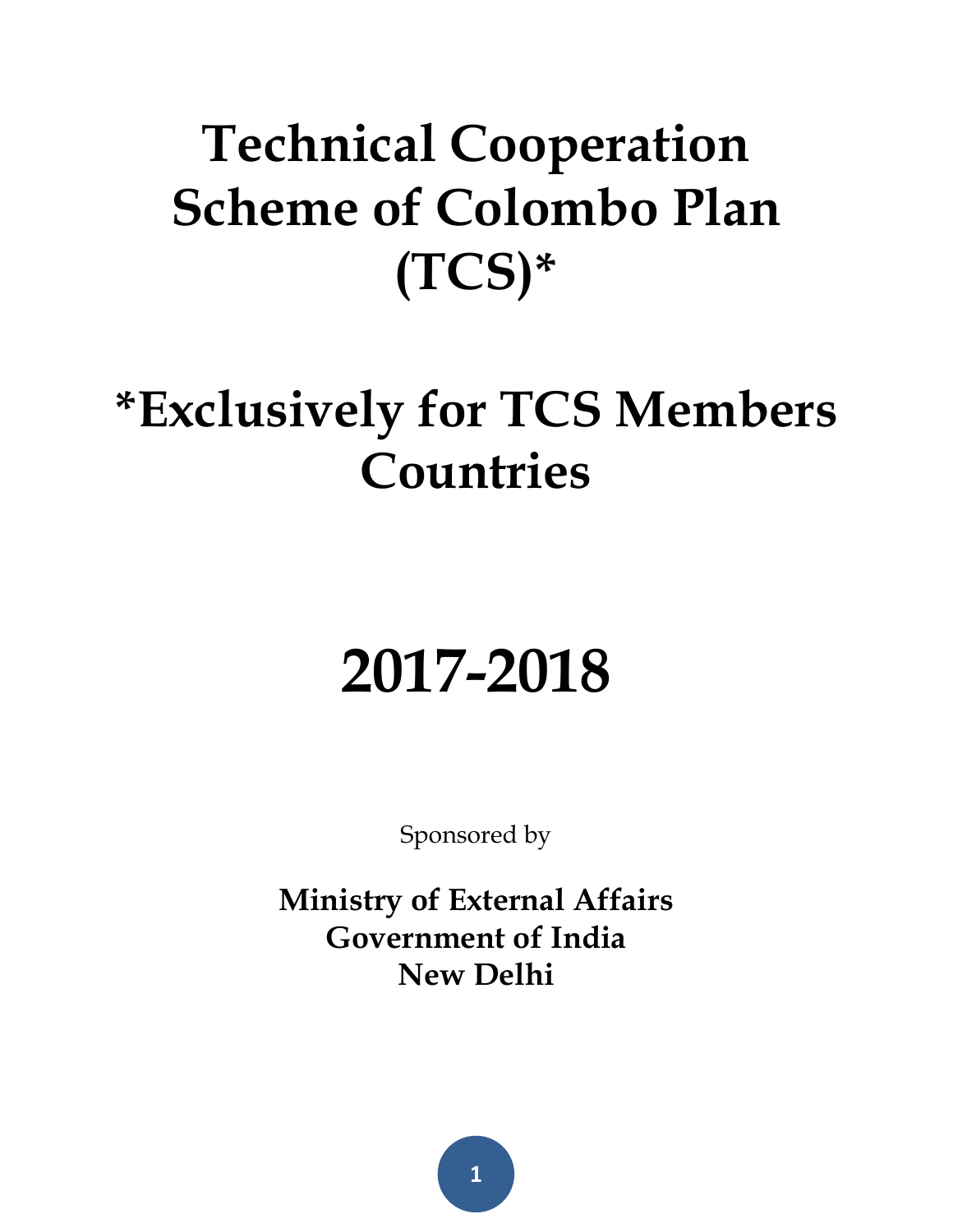## **Technical Cooperation Scheme of Colombo Plan (TCS)\***

- 47. Central Institute of Fisheries Technology- **Kerala**
- 48. Central Poultry Development Organisation & Training Institute **Bengaluru**
- 49. Environment Protection Training and Research Institute **Hyderabad**
- 50. Kothari Agricultural Management Centre- **Tamilnadu**
- 51. National Institute of Financial Management **Faridabad**
- 52. National Institute of Technical Teachers Training and Research-**Bhopal**
- 53. Shriram Institute of Business and Information Technology **New Delhi**
- 54. Society for Development Studies **New Delhi**

## **\*Exclusively for TCS Members Countries**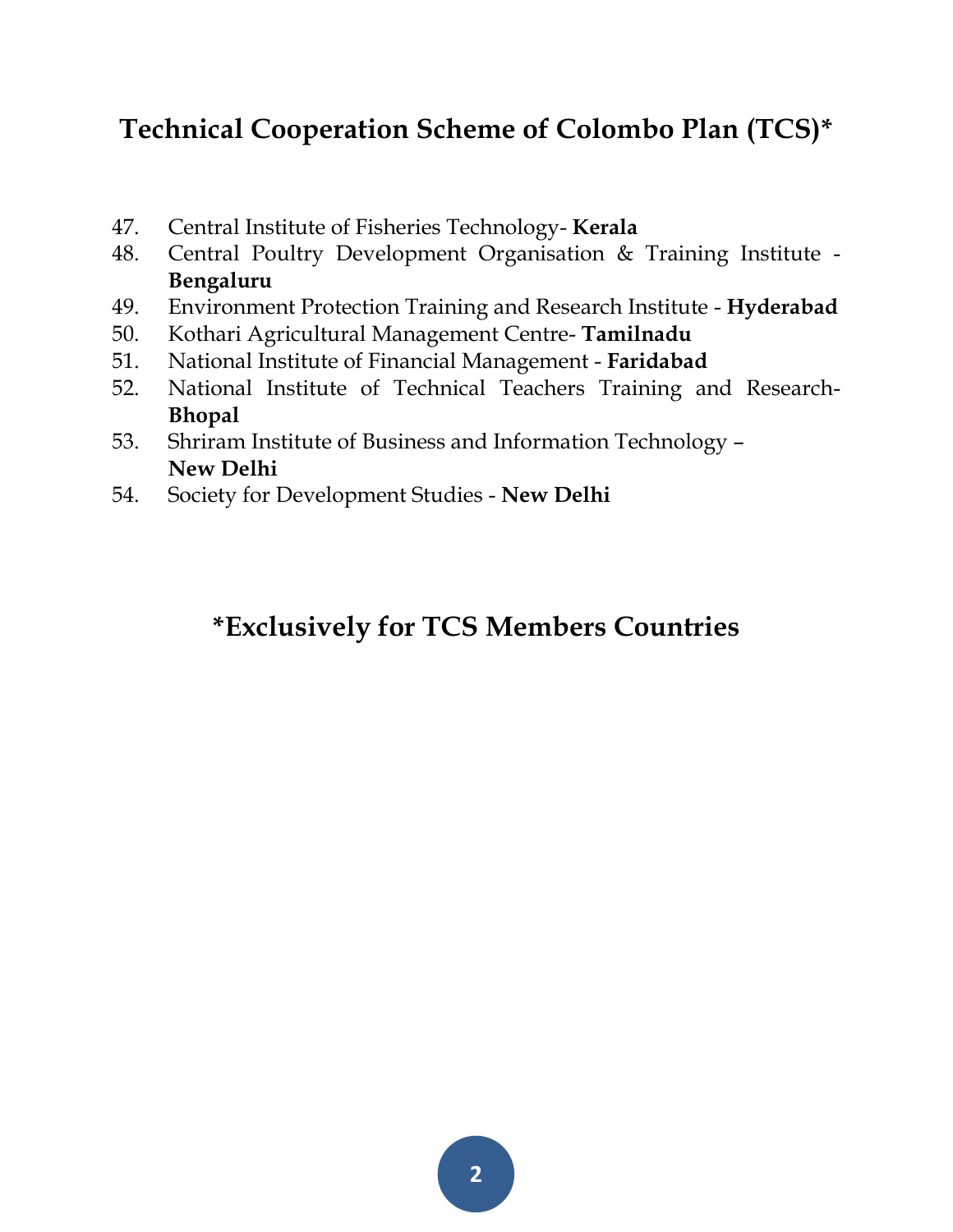#### **47. CENTRAL INSTITUTE OF FISHERIES TECHNOLOGY**

CIFT JN., Willingdon Island, Matsyapuri P.O., Cochin - 682029, Kerala Landline No.: 484-2412300 Fax No.: 484-2668212 Email Id: aris.cift@gmail.com Website: ww.cift.res.in

#### **Head of the Institute**

**Dr. Ravishankar, C.N**  Director Landline no.: 0484-2412301 Mobile no. 9446474368 Email Id: directorcift@gmail.com Fax: 0484-2668212

#### **24 hours Emergency/After Office/Holiday Contact Nos**

**Dr. Ravishankar, C.N TCS Course Coordinator** Director **A.K. Mohanty** Telephone no.: 0484-2412300 Head of Division (EIS) Mobile No.: 9446474368 Landline no.: 0484-2412316 Email Id: directorcift@gmail.com Mobile: 9485175853

Fax no.: 0484-2668212 Email Id: dramulyakumar@gmail.com Fax: 0484-2668212

| <b>S1.</b>     | <b>Course Name</b>                       | Duration   | <b>Start Date</b> | <b>End Date</b> | <b>Seats</b> |
|----------------|------------------------------------------|------------|-------------------|-----------------|--------------|
| No.            |                                          | (in weeks) |                   |                 | (Max)        |
| 1              | Design and Operation of Responsible      | 10         | 22-05-2017        | 29-07-2017      |              |
|                | <b>Fishing Gear</b>                      |            |                   |                 |              |
| $\overline{2}$ | ISO-22000-HACCP For Seafood Industry     |            | 16-10-2017        | 28-10-2017      |              |
| 3              | Protocols For The Production Of High     | 4          | 27-11-2017        | 23-12-2017      |              |
|                | Value Secondary Products From Industrial |            |                   |                 |              |
|                | <b>Fish And Shellfish Processing</b>     |            |                   |                 |              |

#### **Eligibility Criteria**

**For Sl No. 1.** Graduate in fisheries/science or equivalent. Some experience in the field

**For Sl No. 2.** Graduate in fisheries/science or equivalent.

**For Sl No. 3.** Graduate in science or equivalent from any university or institution with experience in the relevant field.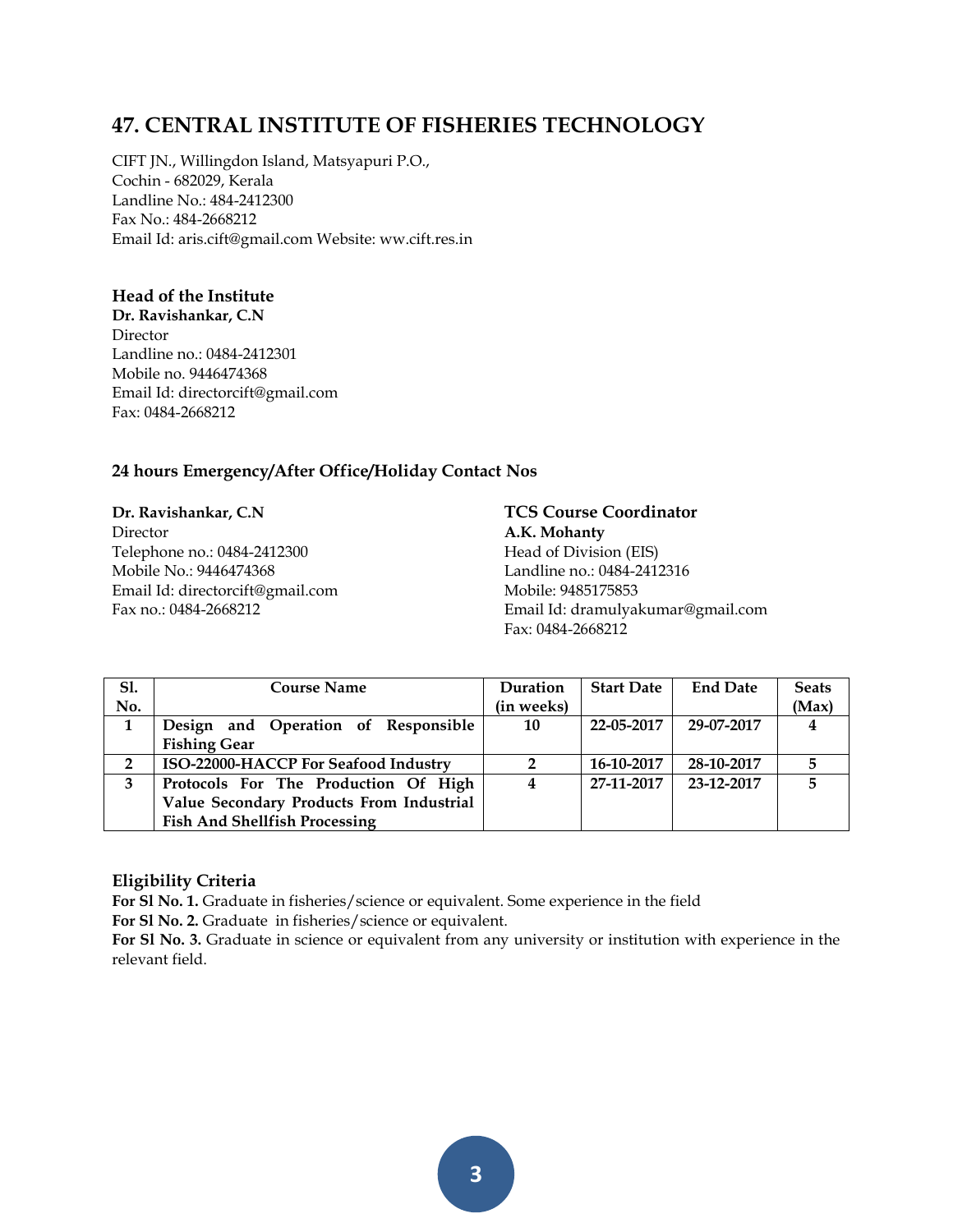## **48. CENTRAL POULTRY DEVELOPMENT ORGANIZATION & TRAINING INSTITUTE**

Hessarghatta, Bangalore-560088, Karnataka, India Landline No.: 080-28466236 /080-28466226 Fax No.: 080-28466444 Email Id: cpdoti@gmail.com Website: www.cpdoti.org

#### **Head of the Institute**

**Dr. Mahesh P.S.**  Director Landline no.: 08028466239 Mobile no. 9845616268 Email Id: cpdoti@gmail.com Fax: 08028466444

#### **24 hours Emergency/After Office/Holiday Contact Nos**

**Dr. Mahesh P.S. TCS Course Coordinator** Director **Dr. Mahesh P.S.** Telephone no.: 08028466239 Director Mobile No.: 9845616268 Landline no.: 08028466239 Email Id: cpdoti@gmail.com Mobile: 9845616268

Fax no.: 08028466444 Email Id: cpdoti@gmail.com Fax: 08028466444

| Sl. | Course Name                                 | Duration   | <b>Start Date</b> | <b>End Date</b> | <b>Seats</b> |
|-----|---------------------------------------------|------------|-------------------|-----------------|--------------|
| No. |                                             | (in weeks) |                   |                 | (Max)        |
|     | <b>Avian Diseases and Health Management</b> |            | 06-11-2017        | 16-12-2017      |              |
|     | <b>Poultry Nutrition and Feeding</b>        |            | $05-02-2018$      | 17-03-2018      |              |

#### **Eligibility Criteria**

**For Sl No. 1.** Degree in veterinary/animal science/agriculture. Preferably working in the field of poultry production.

**For Sl No. 2.** Degree in veterinary/animal science/agriculture. Preferably working in the field of poultry nutrition.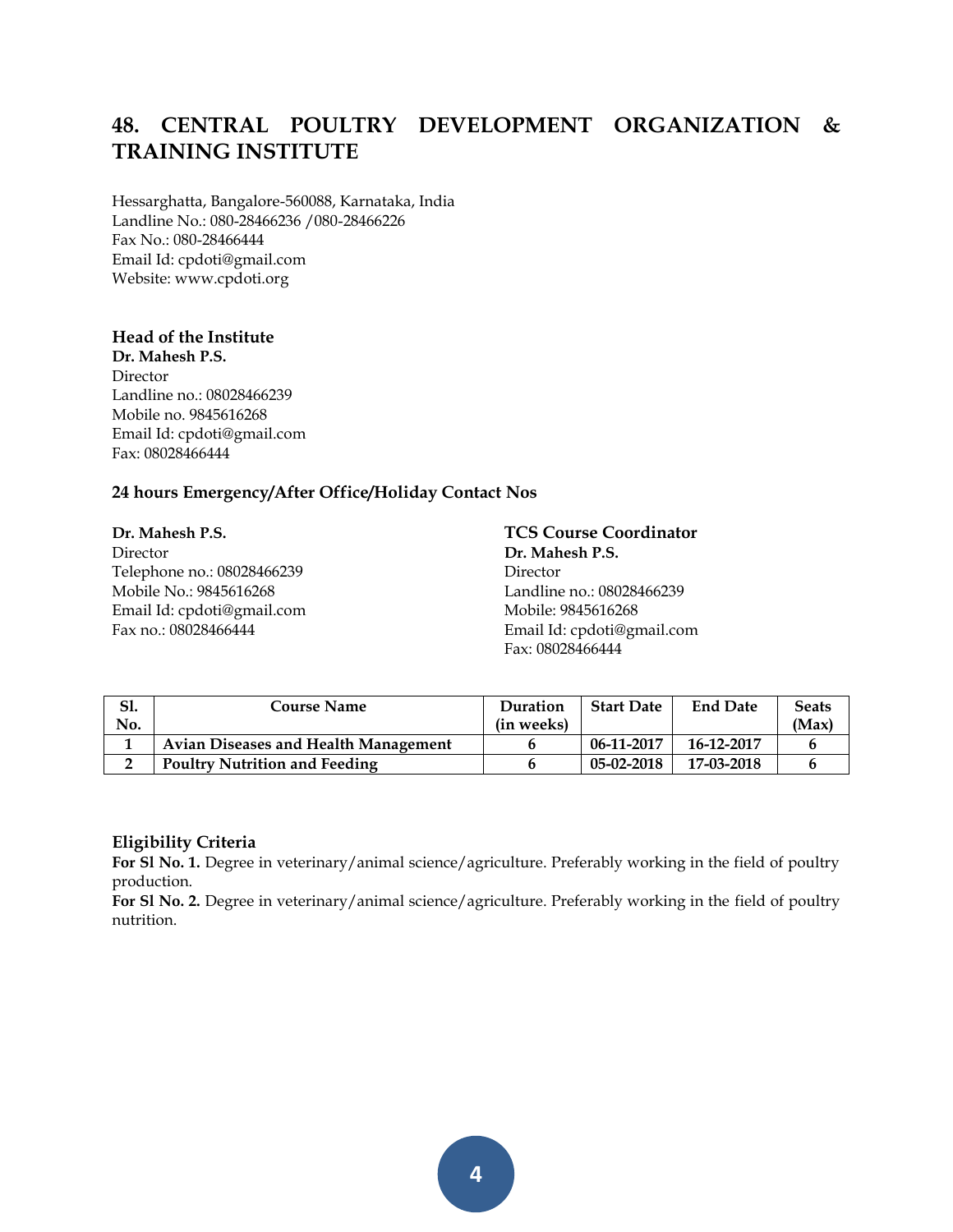## **49. ENVIRONMENT PROTECTION TRAINING AND RESEARCH INSTITUTE**

Survey No. 91/4, Gachibowli, Hyderabad, 500032, Andhra Pradesh Landline No.: 040-23180104 Fax No.: 040-23180135 Email Id: dgeptri@gmail.com Website: www.eptri.com

#### **Head of the Institute**

**Shri. B. Kalyan Chakravarthy, IAS** Director General Landline no.: 040-23180101 Mobile no. 9642808080 Email Id: dgeptri@gmail.com Fax: 040-23180135

#### **24 hours Emergency/After Office/Holiday Contact Nos**

Hostel Incharge **Shri. S. D. Mukherji, IFS (R)** Telephone no.: 040-23180130 Advisor Mobile No.: 9441455684 Landline no.: 040-23180112 Email Id: isobhanbabu@gmail.com Mobile: 9885236493

## **Mr. I. Sobhan Babu TCS Course Coordinator** Fax no.: 040-23180135 Email Id: sdmukherji@gmail.com Fax: 040-23180135

| Sl.    | <b>Course Name</b>                           | Duration   | <b>Start Date</b> | <b>End Date</b> | <b>Seats</b> |
|--------|----------------------------------------------|------------|-------------------|-----------------|--------------|
| No.    |                                              | (in weeks) |                   |                 | (Max)        |
|        | <b>Bio-Medical Waste Management</b>          |            | 17-04-2017        | 29-04-2017      |              |
| ∍<br>∸ | <b>Municipal Solid Waste Management</b>      |            | 08-05-2017        | 20-05-2017      | 10           |
| 3      | <b>Environmental Impact Assessment (EIA)</b> |            | 06-11-2017        | 18-11-2017      |              |

#### **Eligibility Criteria**

For Sl No. 1. Medical, nursing and para-medical professionals, environmental engineers/ scientists. Minimum 2 years in relevant area

**For Sl No. 2.** Bachelor's / master degree in science,diploma or bachelor's degree in engineering discipline. Minimum 2 years in relevant area

**For Sl No. 3.** Bachelor's degree in engineering / science or sociology. Minimum 2 years in relevant area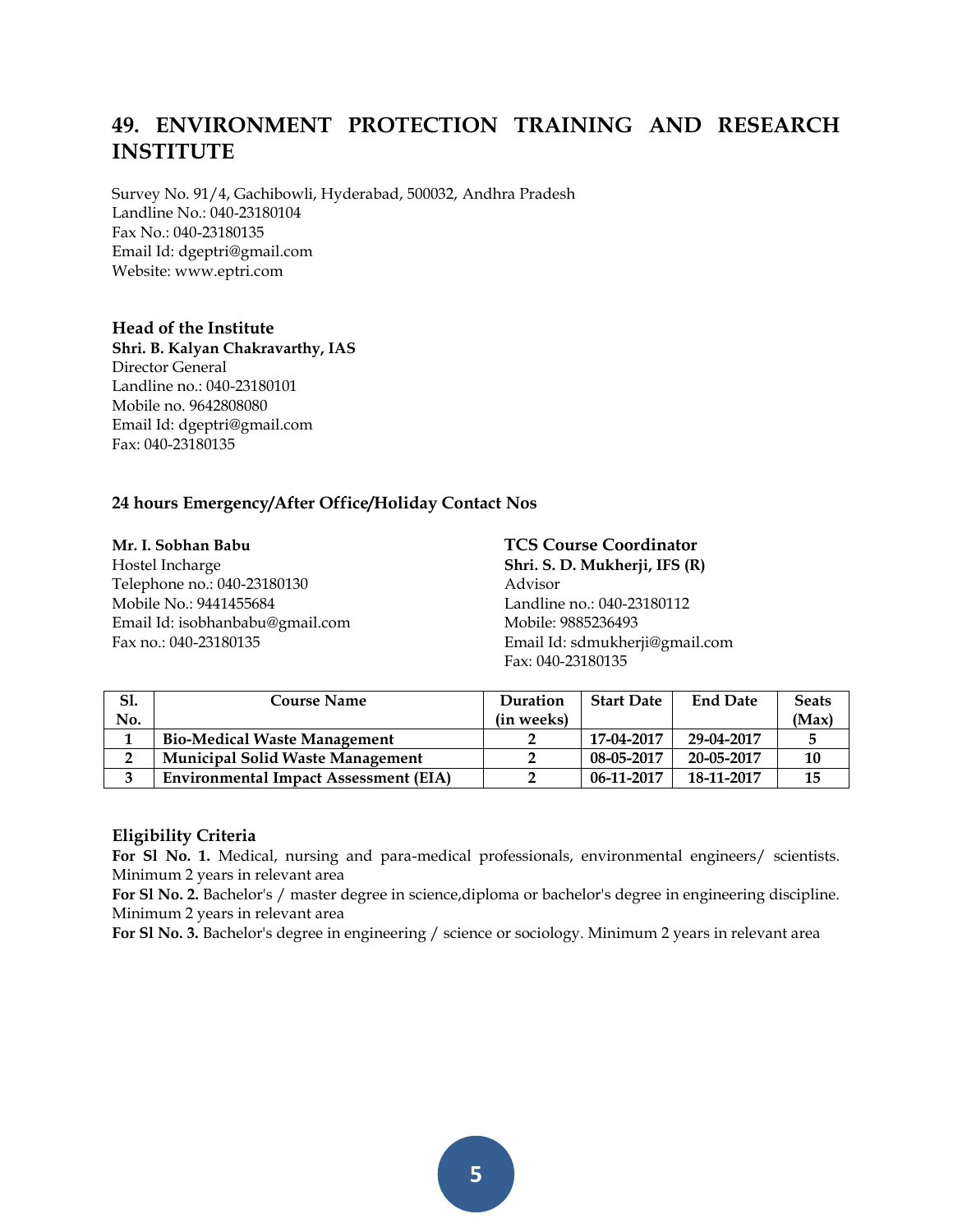#### **50. KOTHARI AGRICULTURAL MANAGEMENT CENTRE**

Coonoor Landline No.: 423-2230209 /423-2232081 Fax No.: 423-2234149 Email Id: pmacnr@gmail.com Website: www.kamc.in

#### **Head of the Institute**

**Prof. A.V.K.IYENGAR** DIRECTOR Landline no.: 0423-2230209 Mobile no. 9443020158 Email Id: pmacnr@gmail.com, pmacnr@yahoo.co.in Fax: 0423-2234149

#### **24 hours Emergency/After Office/Holiday Contact Nos**

**Prof. A.V.K.IYENGAR TCS Course Coordinator** DIRECTOR **Mr. B. PRAKASH**  Telephone no.: 0423-2230209 TRAINING CO-ORDINATOR Mobile No.: 9443020158 Landline no.: 0423-2230209 Email Id: pmacnr@gmail.com, pmacnr@yahoo.co.in Mobile: 9488065888 Fax no.: 0423-2234149 Email Id: pmacnr@gmail.com,

pmacnr@yahoo.co.in Fax: 0423-2234149

| S1.            | <b>Course Name</b>                                | Duration   | <b>Start Date</b> | <b>End Date</b> | <b>Seats</b> |
|----------------|---------------------------------------------------|------------|-------------------|-----------------|--------------|
| No.            |                                                   | (in weeks) |                   |                 | (Max)        |
| 1              | Budgeting And Budgetary Control In                | 9          | $01 - 07 - 2017$  | 31-08-2017      | 10           |
|                | <b>Agricultural Sector Management</b>             |            |                   |                 |              |
| $\overline{2}$ | Basic Certificate Course In Tea Plantation        | 9          | $01 - 07 - 2017$  | 31-08-2017      | 10           |
|                | Management                                        |            |                   |                 |              |
| 3              | Advanced Certificate Programme In Tea             | 9          | $01-09-2017$      | 31-10-2017      | 20           |
|                | <b>Plantation Management</b>                      |            |                   |                 |              |
| 4              | <b>Advanced Certificate Course In Tea Tasting</b> | 13         | 01-09-2017        | 30-11-2017      | 20           |
|                | <b>And Quality Assurance</b>                      |            |                   |                 |              |
| 5              | <b>Agricultural Project Management</b>            | 9          | $01 - 12 - 2017$  | 31-01-2018      | 25           |
| 6              | Advanced Certificate Course In Computer           | 13         | $01 - 12 - 2017$  | 28-02-2018      | 10           |
|                | <b>Applications For Plantations</b>               |            |                   |                 |              |

#### **Eligibility Criteria**

For Sl No. 1. (i) graduates in agriculture / commerce / science discipline having a minimum work experience of one year, as budget officers, in public sector and government departments, preferably in the agriculture ministry / finance ministry / planning ministry, or (ii) diploma holders in commerce / science discipline having a minimum work experience of three years, as budget officers, in public sector and government departments, preferably in the agriculture ministry / finance ministry / planning ministry, or (iii)non-graduates with commerce / science background having a minimum work experience of five years, in public sector and government departments, preferably in the agriculture ministry /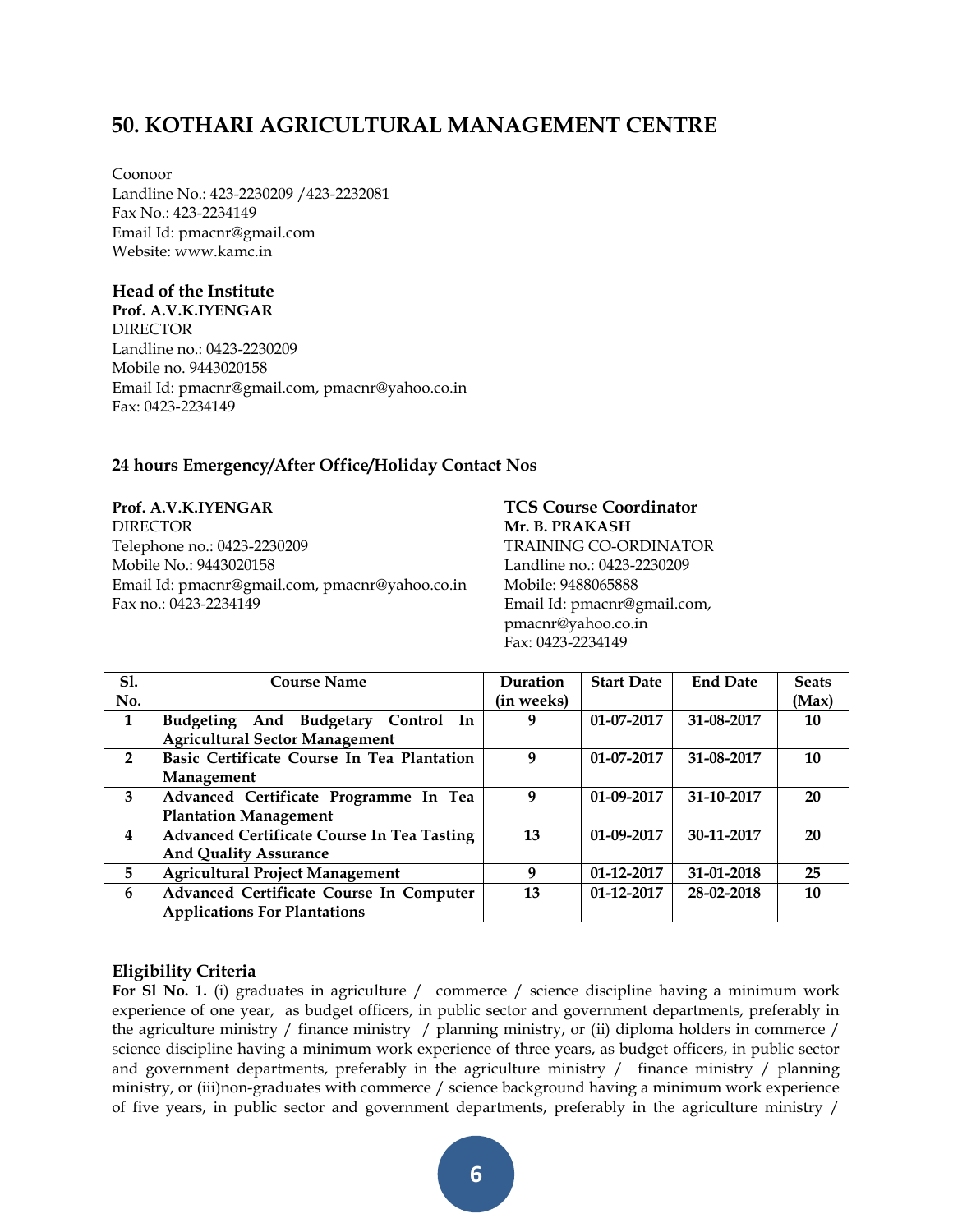finance ministry / planning ministry.. The work experience should be, in all cases, in public sector and government departments, preferably in the agriculture ministry / finance ministry, planning ministry in their respective countries and faculty members / research scholars working in recognized universities and colleges in their respective countries.

**For Sl No. 2.** (i)graduates in agriculture / botany having a minimum work experience of one year, or (ii) graduates in science discipline having a minimum work experience of two years, or (iii)diploma holders in science discipline having a minimum work experience of three years, or (iv) non-graduates with science background having a minimum work experience of four years.. The work experience should be, in all cases, in leading tea plantation companies in public / private sector, tea board or authority, tea research institutes, faculty members working in plantation management institutes, government departments overseeing the operations of tea plantation industry, and faculty members / research scholars working in recognized universities and colleges in their respective countries.

**For Sl No. 3.** Graduates in agriculture / botany having a minimum work experience of two years, or graduates in science discipline having a minimum work experience of three years, or diploma holders in science discipline having a minimum work experience of four years, or non-graduates with science background having a minimum work experience of five years.. The work experience should be, in all cases, in leading tea plantation companies in public / private sector, tea board or authority, tea research institute, faculty members working in plantation management institutes, government departments overseeing the operations of tea plantation industry, faculty members / research scholars working in recognized universities and colleges in their respective countries.

**For Sl No. 4.** (i) graduates in agriculture/botany having a minimum work experience of two years (ii) graduates in science discipline having a minimum work experience, of three years in a tea manufacturing factory/tea estate, or (ii) diploma holders in science discipline having a minimum work experience of four years in tea manufacturing factory/tea estate, or (iii) non-graduates with science background having a minimum work experience of five years in a tea manufacturing factory/tea estate.. The work experience should be, in all cases, in leading tea plantation companies in public / private sector, tea board or authority, tea research institute, faculty members working in plantation management institutes, government departments overseeing the operations of tea plantation industry, faculty members / research scholars working in recognized universities and colleges in their respective countries.

**For Sl No. 5.** Graduates in agriculture / botany discipline having a minimum work experience of one year, as agricultural officers, in public sector and government departments preferably in the agriculture ministry / planning ministry, or diploma holders in agriculture / botany discipline having a minimum work experience of three years in public sector and government departments, preferably in the agriculture ministry / planning ministry, or non- graduates with agriculture / science background having a minimum work experience of five years in public sector and government departments, preferably in the agriculture ministry / planning ministry.. The work experience should be, in all cases, in public sector and government departments, preferably in the agriculture / planning ministry, faculty members / research scholars working in recognized universities and colleges in their respective countries.

**For Sl No. 6.** (i) graduates in science discipline having a minimum work experience of one year in a computer department, or (ii) diploma holders in science discipline having a minimum work experience of three years in a computer department, or (iii) non-graduates with science background having a minimum work experience of four years, in a computer department.. The work experience should be, in all cases, in leading plantation companies in public / private sector, commodity board or authority, such as tea board, coffee board, rubber board, coconut board and spices board, commodity research institute, faculty members working in plantation management institutes, government departments overseeing the computerization of agricultural sector management in their respective countries and faculty members / research scholars working in recognized universities and colleges in their respective countries.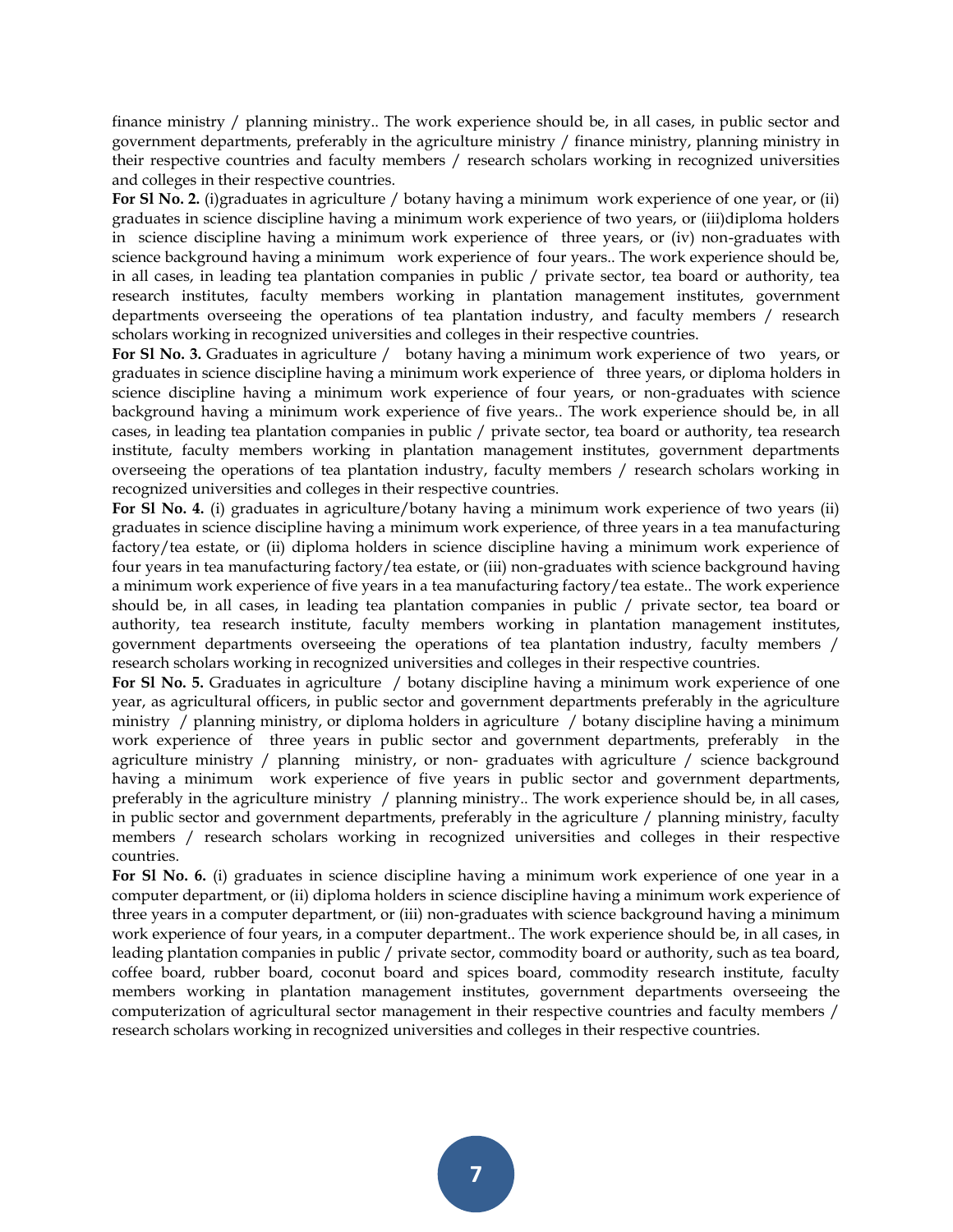#### **51. NATIONAL INSTITUTE OF FINANCIAL MANAGEMENT**

Faridabad Landline No.: 129-2465228 /129-2465205 Fax No.: 129-2418867 Email Id: brajesh@nifm.ac.in Website: www.nifm.ac.in

#### **Head of the Institute**

**Mr. HARSH KUMAR**  DIRECTOR Landline no.: 911292465200 Mobile no. 9999904422 Email Id: director@nifm.ac.in Fax: 911292418867

#### **24 hours Emergency/After Office/Holiday Contact Nos**

Chief Administrative Officer **Mr. KS Gopinath Narayan** Telephone no.: 911292465228 Professor Mobile No.: 9873411358 Landline no.: 911292465205 Email Id: brajesh@nifm.ac.in Mobile: 9650444119

# **Mr. Brajesh Kumar TCS Course Coordinator** Fax no.: 911292423593 Email Id: narayanksg@nifm.ac.in Fax: 91129241886

| Sl.    | <b>Course Name</b>                        | Duration   | <b>Start Date</b> | <b>End Date</b>  | <b>Seats</b> |
|--------|-------------------------------------------|------------|-------------------|------------------|--------------|
| No.    |                                           | (in weeks) |                   |                  | (Max)        |
|        | <b>Project &amp; Risk Management</b>      |            | 06-11-2017        | 24-11-2017       | 15           |
| ົ<br>∽ | Financial<br>Budgeting,<br>Accounting and |            | 15-01-2018        | $02 - 02 - 2018$ | 15           |
|        | <b>Management in Government Sector</b>    |            |                   |                  |              |

**Eligibility Criteria For Sl No. 1.** Graduate. N/a **For Sl No. 2.** Graduate. N/a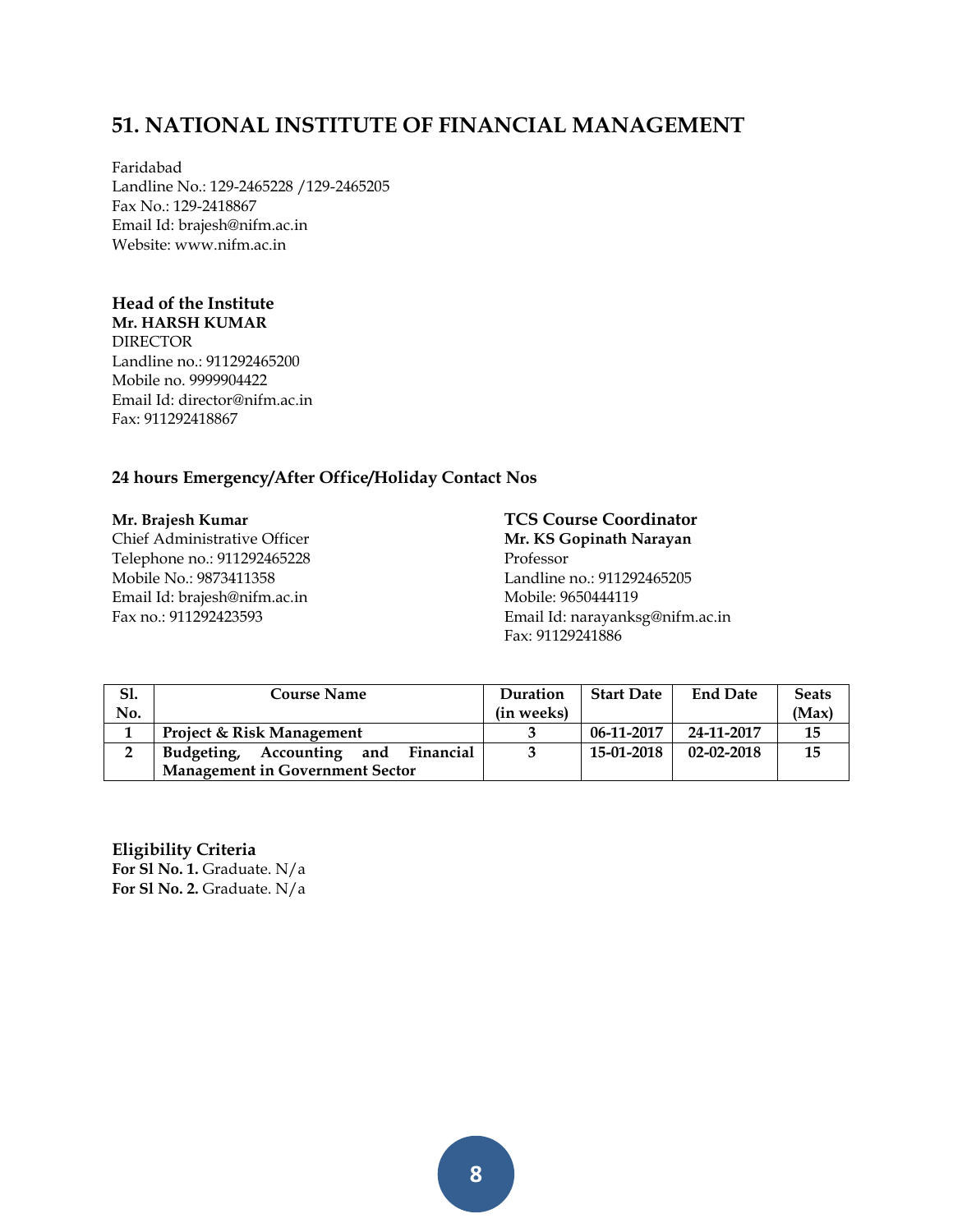#### **52. NATIONAL INSTITUTE OF TECHNICAL TEACHERS TRAINING AND RESEARCH BHOPAL**

N.I.T.T.T.R., Shanti Marg, Shamla Hills, Bhopal Landline No.: 0755-2661600 /0755-2661607 Fax No.: 0755-2661996 Email Id: director@nitttrbpl.ac.in Website: www.nitttrbpl.ac.in

#### **Head of the Institute**

Dr. D.S. Karaulia Director Landline no.: 0755-2661600 Mobile no. 9424401975 Email Id: director@nitttrbpl.ac.in Fax: 0755-2661996

#### **24 hours Emergency/After Office/Holiday Contact Nos**

Administrative Officer Dr. Ajit Dixit Telephone no.: 0755-2661600 Associate Professor Mobile No.: 9893949550 Landline no.: 0755-2661600 Email Id: ado@nitttrbpl.ac.in Mobile: 9685742594

#### Mr. D.K. Tiwari **TCS Course Coordinator**

Fax no.: 0755-2661996 Email Id: adixit@nitttrbpl.ac.in Fax: 0755-2661996

| <b>S1.</b> | <b>Course Name</b>                             | Duration       | <b>Start Date</b> | <b>End Date</b> | <b>Seats</b> |
|------------|------------------------------------------------|----------------|-------------------|-----------------|--------------|
| No.        |                                                | (in weeks)     |                   |                 | (Max)        |
| 1          | Climate Change, Scenario Development for       | 2              | $02 - 10 - 2017$  | 13-10-2017      | 15           |
|            | <b>Policy Analysis</b>                         |                |                   |                 |              |
| 2          | <b>Quality Management Systems</b>              |                | 06-11-2017        | 17-11-2017      | 10           |
| 3          | Empowering Women Through Technical             | $\overline{2}$ | 08-01-2018        | 19-01-2018      | 15           |
|            | <b>Education: Training Of Trainers Program</b> |                |                   |                 |              |

#### **Eligibility Criteria**

**For Sl No. 1.** Graduate in any discipline working in tvet system. Working knowledge of microsoft excel **For Sl No. 2.** Post graduate in any discipline. 3 years in education system

**For Sl No. 3.** Graduate/post graduate technical teachers. Minimum 5 years teaching experience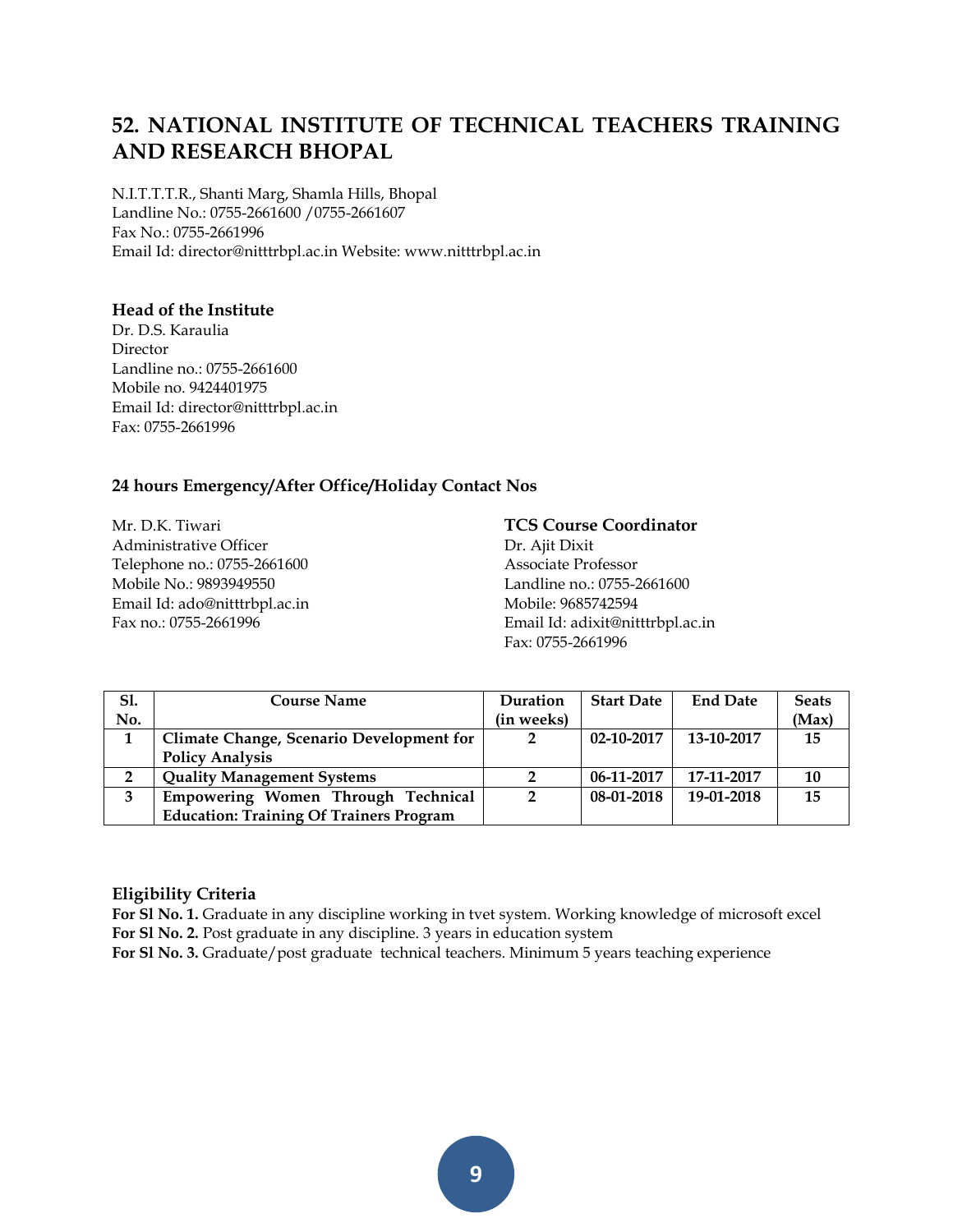## **53. SHRIRAM INSTITUTE OF BUSINESS AND INFORMATION TECHNOLOGY**

New Delhi Landline No.: 0120-4680800 /0120-4680800 Fax No.: 0120-4680801 Email Id: sibit@nhinida.com Website: www.sibit.co.in

#### **Head of the Institute**

**Vikas Srivastava** AVP Landline no.: 01204680857 Mobile no. 9899207922 Email Id: sibit@nhindia.com Fax: 01204680801

#### **24 hours Emergency/After Office/Holiday Contact Nos**

**Vikas Srivastava TCS Course Coordinator** AVP **Vikas Srivastava** Telephone no.: 01204680857 Mobile No.: 9899207922<br>
Email Id: vikas.srivastava@nhindia.com Mobile: 9899207922 Email Id: vikas.srivastava@nhindia.com Fax no.: 01204680801 Email Id: vikas.srivastava@nhindia.com

# Fax: 01204680801

| <b>S1.</b>     | <b>Course Name</b>                          | Duration   | <b>Start Date</b> | <b>End Date</b> | <b>Seats</b> |
|----------------|---------------------------------------------|------------|-------------------|-----------------|--------------|
| No.            |                                             | (in weeks) |                   |                 | (Max)        |
| 1              | Diploma Course For Proficiency in Spoken    | 10         | 04-05-2017        | 10-07-2017      | 15           |
|                | <b>English &amp; Business Communication</b> |            |                   |                 |              |
| $\overline{2}$ | Advance Certificate Course in Human         | 10         | $01 - 06 - 2017$  | 10-08-2017      | 20           |
|                | Resource Planning & Development and IT      |            |                   |                 |              |
|                | <b>Skills</b>                               |            |                   |                 |              |
| 3              | Diploma Course For Proficiency in Spoken    | 10         | 12-07-2017        | 17-09-2017      | 15           |
|                | <b>English &amp; Business Communication</b> |            |                   |                 |              |
| 4              | Certificate Course in Computer Hardware     | 12         | 17-08-2017        | 03-11-2017      | 15           |
|                | and Networking (including A+, N+, CCNA,     |            |                   |                 |              |
|                | IT Security And Exposure To ITIL and        |            |                   |                 |              |
|                | <b>Cloud Computing</b>                      |            |                   |                 |              |
| 5              | Advanced Certificate Course in Foreign      | 10         | 01-09-2017        | 10-11-2017      | 10           |
|                | <b>Trade and International Business</b>     |            |                   |                 |              |
| 6              | Advanced Certificate Course in English      | 9          | 13-09-2017        | 14-11-2017      | 15           |
|                | Language & IT Proficiency                   |            |                   |                 |              |
| 7              | Advanced Certificate Course in English      | 9          | 15-11-2017        | 16-01-2018      | 15           |
|                | Language & IT Proficiency                   |            |                   |                 |              |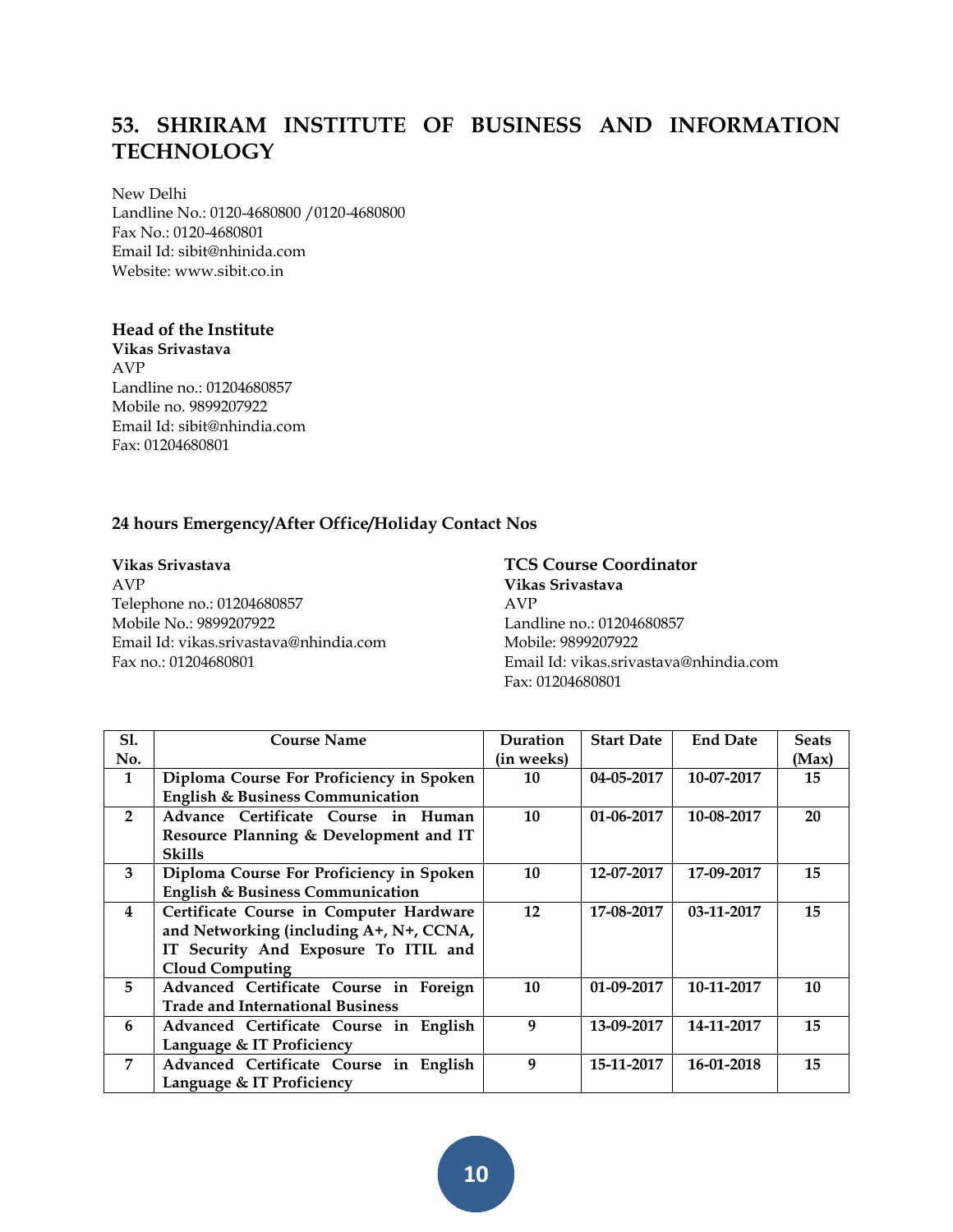#### **Eligibility Criteria**

**For Sl No. 1.** Must have completed higher secondary school.. No

**For Sl No. 2.** High school. No

**For Sl No. 3.** Must have completed higher secondary school.. No

**For Sl No. 4.** Must have completed higher secondary schools. the participants do not need to know any specific it skills but it is expected that they should have familiarity with the basic computing environment. No

**For Sl No. 5.** Must have completed high school with interest in international business specialization. No

**For Sl No. 6.** Must have completed high school.. No

**For Sl No. 7.** Must have completed high school.. No